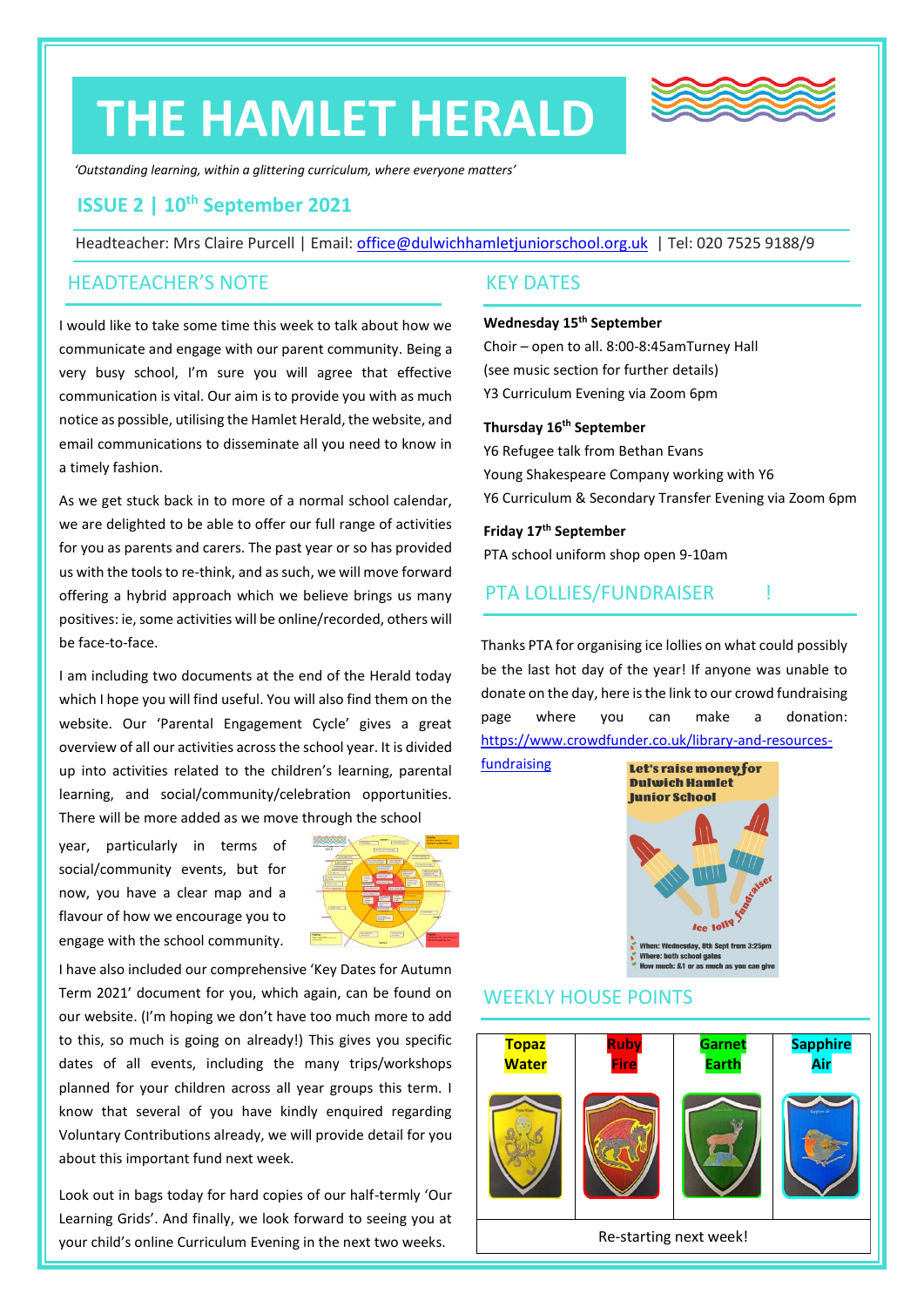## DOODLEVISION!

We're pleased to let you know that we're continuing to use Doodle Maths as part of your child's homework this year. Doodle Maths is an award-winning home learning programme, which builds confidence and ability in maths by creating a personalised work programme tailored to your child's strengths and weaknesses. Using Doodle for just 10 minutes a day is proven to help children make three months of progress in just one month!



This year we are focusing on celebrating our Hamleteers being 'on target', which is also known as being in the 'green zone'. We believe that rewarding children for being in the 'green zone', rather than having a high star count or streak number, will keep our pupils motivated. Your child may get into the 'green zone' by doing Doodle little and often each day (which is recommended). However, they are also able to be 'on target' by logging on fewer times in the week, but for longer. We believe this offers our pupils and families flexibility in busy home lives. Your child will be able to see if they are 'on target', by looking at the barometer on their home dashboard.



Each week, before Friday Achievement Assemblies, your child's class teacher will celebrate those children who are in the 'green zone' in class, and during the assembly, we will award the class with the highest percentage 'on target' a certificate. In addition, the top three classes will receive 12, 11 and 10 points respectively, and have their positions included in the Hamlet Herald for parents and carers to see. They need to be in the 'green zone' by Thursday night to be in with a chance of getting a mention, and a possible certificate and points for their class.

This will continue as a weekly competition (affectionately named 'DoodleVision' in homage to the annual Europe based singing event!) with the points added week on week, and a reward for the highest point scoring class will be given at the end of each half term. We are looking forward to a bit of healthy competition, whilst the children improve their maths skills.

Look out for more information on how to best support your child on Doodle in next week's Hamlet Herald. DoodleVision will start on Monday 20th September but please encourage your child to log on before then, so they can familiarise themselves with the programme.

Happy Doodling!

#### MUSIC NEWS

The music department has hit the ground running, preparing for the year ahead. Any questions about music should be directed to Miss Campbell, but please see below for the answers to any questions you may have before contacting the school.

[scampbell17.210@lgflmail.org](mailto:scampbell17.210@lgflmail.org)

#### **Curriculum Lessons**

We are a singing school and it has been amazing to be able to hear the whole school creating music together for the first time since March 2020! The children have had their first singing session this week and all curriculum music lessons will begin next week in a regular timetabled slot with Miss Campbell.

#### **Instrumental Lessons**

If your child learned an instrument with us last year, they will have (had) a chance to catch up with their tutor, but they will not have their regular timetabled instrumental lessons for the first few weeks. You will be told when they need to have their instruments and music in.

If your child is new to the school or is on the waiting list from last year, we are making arrangements to match interested children with instruments. This will definitely take a few weeks as there are many children and factors to consider.

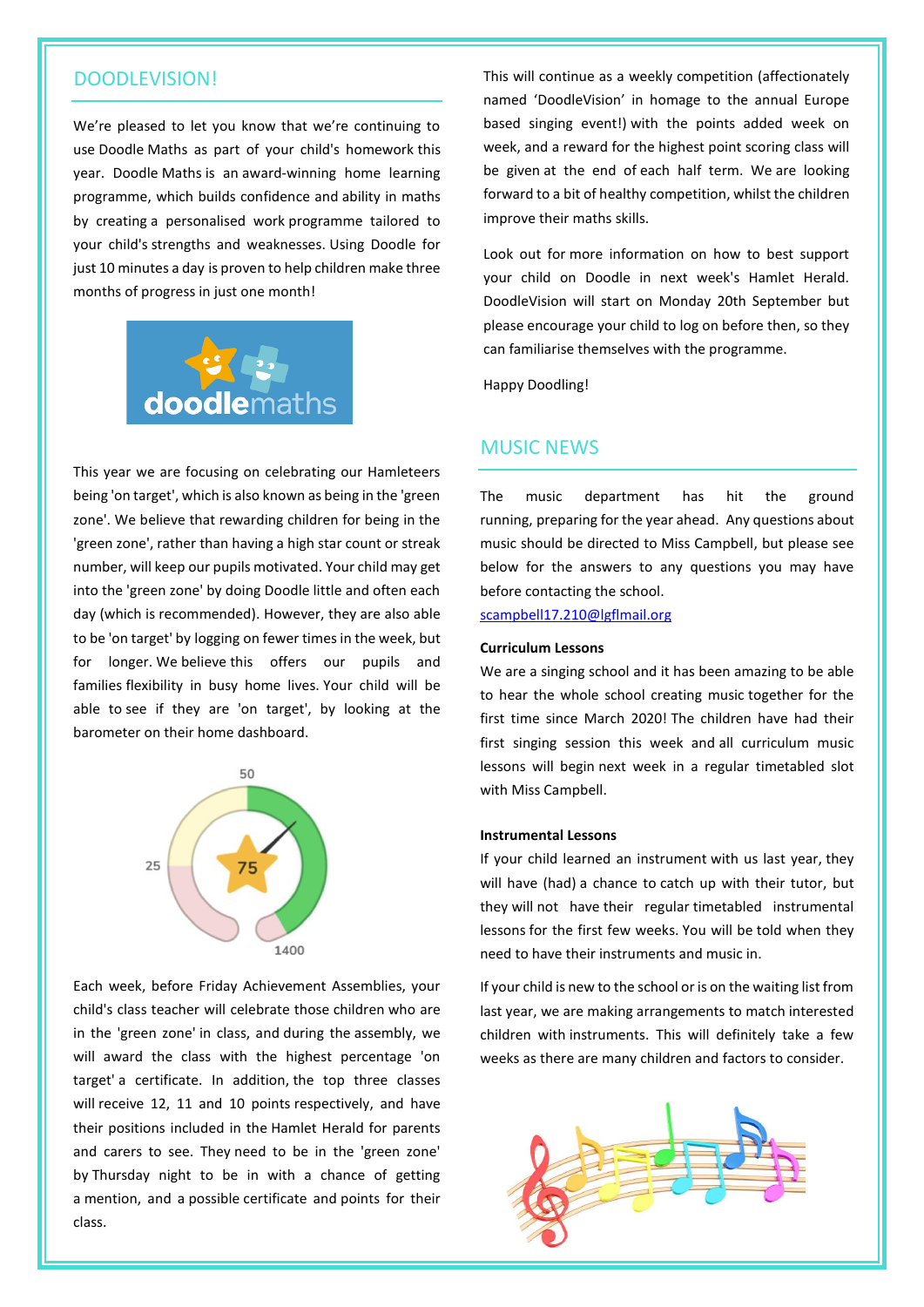Please note that there is always more interest than availability, especially in certain instruments, and not all children will be offered an instrumental place right away. This is often disappointing for families, so please speak with your children about this being a possibility and be reassured that they will definitely get an offer as soon as we have the availability.

**Choir** is back!! Miss Campbell is VERY excited to announce that choir is finally able to resume on Wednesday mornings from 8-8:45am in Turney Hall. Choir is open to every child, and does not need signing up to or payment. We request that children arrive promptly at 8am through Village Gate so we can make the most of the sessions without disruptions. Children can dip in and out of attending choir but they must come regularly if they would like to be invited to perform in concerts.

**Ensembles** These will be starting up in the week commencing 20.9.21. If your child was in an ensemble last year, they will be welcomed back this year and we will also be inviting some new children to join. We are hoping to begin working towards a Christmas Concert, the date and time to be confirmed. Please watch out for paper copies of letters to return via bookbags, as well as online communications.

**Steel pans** will start back for the children who were in the Autumn and/or Spring-Summer group last year. Once again, this is always a popular activity so please return your slips as soon as possible, even if your child no longer wishes to continue. This makes organising the groups much easier and I will be able to see if we have availability for any new children to join the groups. If you are interested in your child being on the waiting list, please watch out for online communications as well as paper copies in bookbags. Please note: steel pans are a Y4/5/6 activity.

**Performance opportunities**. The children are fortunate in that they have the opportunity to see our talented music staff perform in assemblies over the first few weeks. It is such a treat to be able to appreciate live music performances again and it is inspiring for the children to see their tutors in a new light.

We are hoping to resume sharing our ensemble music through concerts again this year and our Hamleteers will be offered informal opportunities to perform in front of the school as the year goes through. If you play a musical instrument and feel you would be interested in sharing that music with the children, we would love you to get in touch.

# SCHOOL NURSING ADVICE LINE FOR PARENTS AND CARERS

If you are a parent or carer of a child or young person attending school or living in Lambeth or Southwark, you can confidentially message qualified nurses about your child's health or health related topic. We are here during school holidays too!

Help via text message can be given about a range of issues including:

- emotional health and wellbeing
- online safety
- changes in behaviour or mood
- keeping healthy
- bedwetting
- sleep
- bullying
- keeping safe
- growing up
- dental health
- support with medical conditions in school

The service is available Monday to Friday 9am to 5pm year-round (excluding bank holidays).

Texts will be responded to within one working day (an automatic bounce-back will be sent if a message is received out of hours but someone will respond once the service opens).

ParentLine and ChatHealth are supported by the [Children](http://www.cyphp.org/)  [and Young People's Health Partnership](http://www.cyphp.org/) (CYPHP) which brings together organisations and families in Lambeth and Southwark to improve everyday healthcare for local children and young people.

**Confidentiality**: We might inform someone if we are concerned about the safety of you, your child or someone else but we would usually speak to you first. Your messages are stored and can be seen by other healthcare staff who follow the same confidentiality rules.

We aim to reply to you within one working day and you should get an immediate message back to confirm we have received your text. Texts will only be seen between 9am and 5pm Monday to Friday (excluding bank holidays). If you need help before you hear back from us, contact your GP, nearest walk-in centre or dial 111. If it is an emergency call 999 or go to the Emergency Department (A&E).

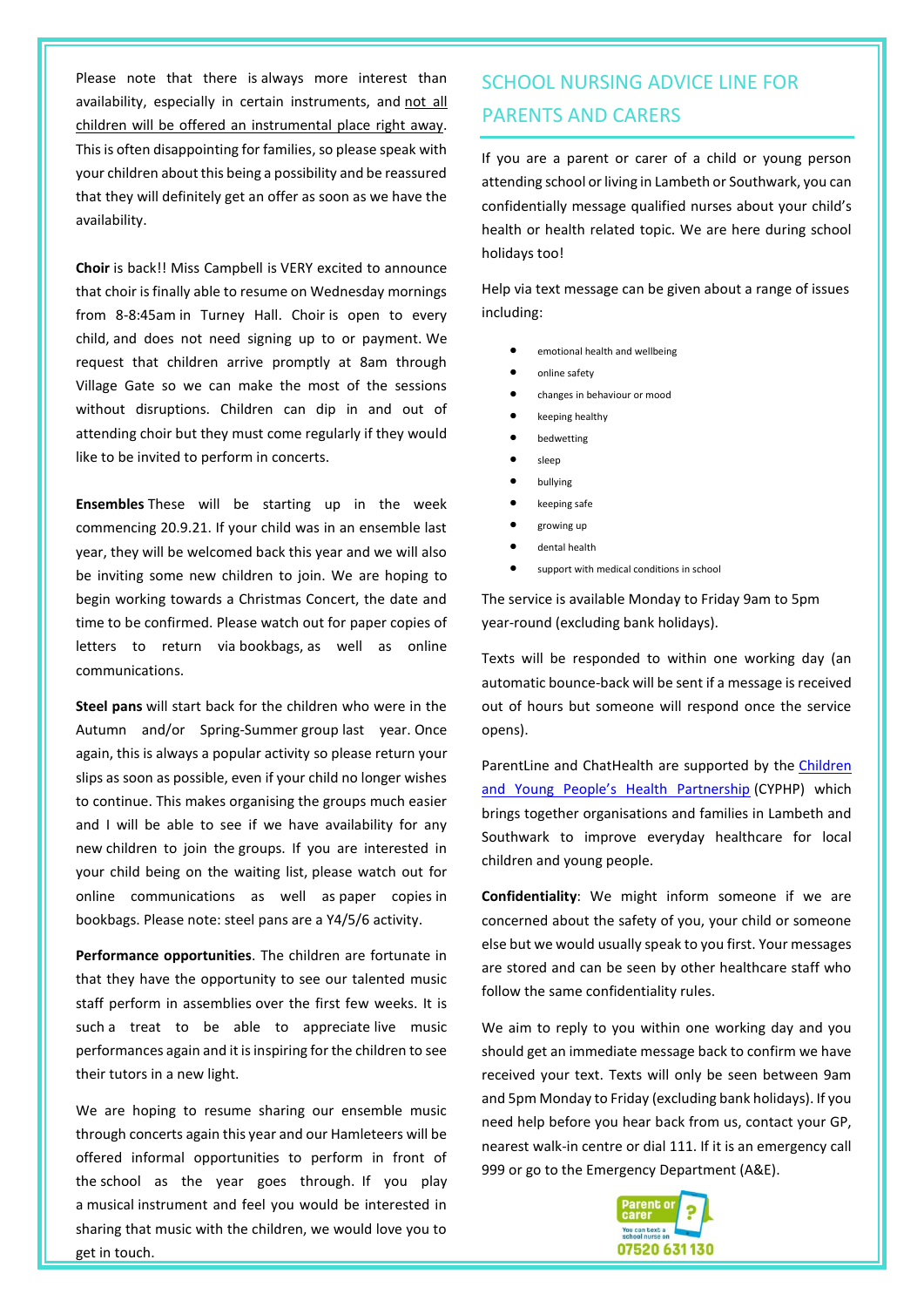